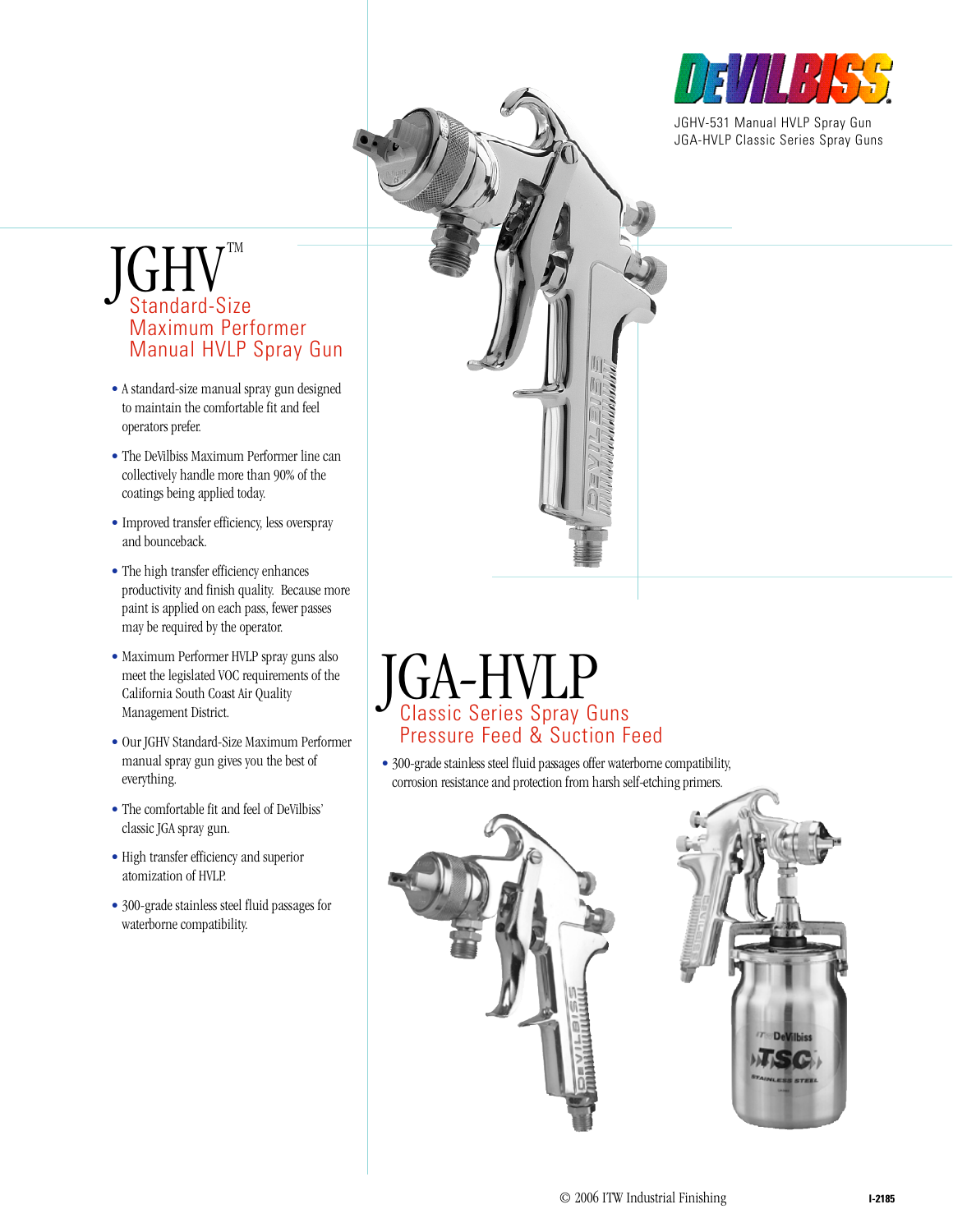# $JGHV^{\tiny TM}$ Standard-Size Maximum Performer TM Manual HVLP Spray Gun

## Ordering Information

The JGHV Standard-Size Maximum Performer manual spray gun is available with the following air cap and fluid tip set-ups, factory assembled for immediate delivery.

| Order No.     | <b>Gun Inlet Pressure</b> |
|---------------|---------------------------|
| JGHV-531-33FF | <b>50 PSI</b>             |
| JGHV-531-33FX | <b>50 PSI</b>             |
| JGHV-531-46FF | <b>50 PSI</b>             |
| JGHV-531-46FX | <b>50 PSI</b>             |
| JGHV-531-83D  | 65 PSI                    |
| JGHV-531-83E  | 65 PSI                    |

# Air Caps—Patterns & Applications

| Air<br>Cap # | <b>Typical Pattern</b><br>Size & Shape*                     | <b>Typical</b><br>Application                        |
|--------------|-------------------------------------------------------------|------------------------------------------------------|
| 33A          | 9" long, tapered ends<br>similar to $\frac{1}{4}30$ air cap | Most common finishing materials<br>up to 12 oz./min. |
| 46MP         | 11" long, straight-sided<br>similar to #704 air cap         | Low VOC material<br>12 to 16 oz./min.                |
| 83MP         | 13" long, straight-sided<br>similar to #765 air cap         | Low VOC material<br>17 oz./min. & above              |

*\*Actual pattern length dependent upon fluid tip ID, fluid flow rate, viscosity, air pressure and fan pressure.*

# Technical Specifications:

| Gun Repair Kit:  KK-4987-2 |
|----------------------------|
|                            |

# Accessories

#### •**Remote Cups**

Two-quart remote cups are available in aluminum (KB-555) or stainless steel  $(KB-545-SS)$ .

#### •**Attached Cups\***

One-quart attached cups are available in aluminum with PTFE lining (TLC-576) or stainless steel (TSC-591).

\*Note: KK-4980 regulator control kit is required for use with these cups and must be ordered separately.

#### •**Additional Accessories**

Hose assemblies, air control regulators, air cap test kits, gun and hose cleaning equipment and other accessories also are available.

# JGA-HVLP Classic Series Spray Guns Pressure Feed & Suction Feed

### Ordering Information

The Classic Series JGA-HVLP spray guns are available with the following air cap and fluid tip set-ups, factory-assembled for immediate delivery.

| Pressure Feed Part No. | Suction Feed Part No. |
|------------------------|-----------------------|
| $JGA-510-98FX*$        | $JGA-510-57DE*$       |
|                        | $JGA-510-57D*$        |

*\*Cup not included; order separately.*

These guns with fluid tip and needle can be ordered separately without air cup and retaining ring: JGA-510-D (Suction Feed) JGA-510-FX (Pressure Feed)

# Air Caps—Patterns & Applications

| Air Cap # | Pattern Size*                      | Typical Application.                                       | <b>Feed Type</b>                     |
|-----------|------------------------------------|------------------------------------------------------------|--------------------------------------|
| 57        | $10 - 11"$<br>$(22 \text{ cfm})$   | Low Solids: Enamels, Lacquers,<br>Stains, Sealers, Primers | Suction Feed<br>D(.086)<br>DE (.070) |
| 98        | $11 - 1/2$ "<br>$(11 \text{ cfm})$ | Low Solids: Enamels, Lacquers,<br>Stains, Sealers, Primers | Pressure Feed<br>FX (0.042)          |

*\*Spray pattern size dependent upon type of feed, material viscosity and air cap pressure. • Up to 24 seconds, #4 Ford Cup.*

# Technical Specifications

|                             | <b>Pressure Feed</b> | <b>Suction Feed</b>                 |
|-----------------------------|----------------------|-------------------------------------|
|                             |                      | Drop forged aluminum                |
|                             |                      | $21.4 \text{ oz } (608 \text{ gr})$ |
|                             |                      | 100 psi (7 bar) max.,               |
|                             | $1/4$ " NPS $(M)$    | $1/4$ " NPS $(M)$                   |
|                             |                      | $3/8$ " NPS $(M)$                   |
|                             |                      | 300 grade stainless steel           |
|                             |                      | Suction feed                        |
| (Material Supply)           |                      |                                     |
|                             |                      | 57                                  |
| Service Bulletin:  SB-2-187 |                      | $SB-2-248$                          |
| Gun Repair Kit:  KK-4987-2  |                      | KK-4987-2                           |

# JGA-HVLP Application Guide

- Maximum 8 oz./min. fluid flow.
- Lower solids coatings. • Medium to high V.O.C. coatings
- (4.0-5.0 lbs./gal.)

## Accessories

## **Pressure Feed**

- Two-quart remote cups are available in aluminum (KB-555) or stainless steel  $(KB-545-SS)$
- One-quart attached cups\*are available in aluminum with  $PTFE$  lining (TLC-576) or stainless steel (TSC-591).
- \* Note: KK-4980 regulator control kit is required for use with these cups and must be ordered separately.
- Hose assemblies, air control regulators, gun and hose cleaning equipment and other accessories also are available.
- 303-grade lapped tip and needle set JGA-4056-FX.
- Smaller compressors 3 h.p. is usually sufficient
- Requires only 11 CFM at 10 PSI air cap pressure.
- Class "B" finish quality requirements.

### **Suction Feed**

- $\bullet$  One-quart paint cups available in PTFElined aluminum (TLC-555), aluminum (TGC-545) and stainless steel (TSC-595). te cups are available in  $\bullet$  One-quart paint cups available in PTFE<br>  $\bullet$  One-quart paint cups available in  $(\text{TGC-555})$ , aluminum<br>  $(\text{TGC-536})$  and stainless steel  $(\text{TSC-536})$  is<br>  $\bullet$  One-pint aluminum cup  $(\text{TGC-536})$ 
	- also available.
	- Hose assemblies, air control regulators, gun and hose cleaning equipment and other accessories also are available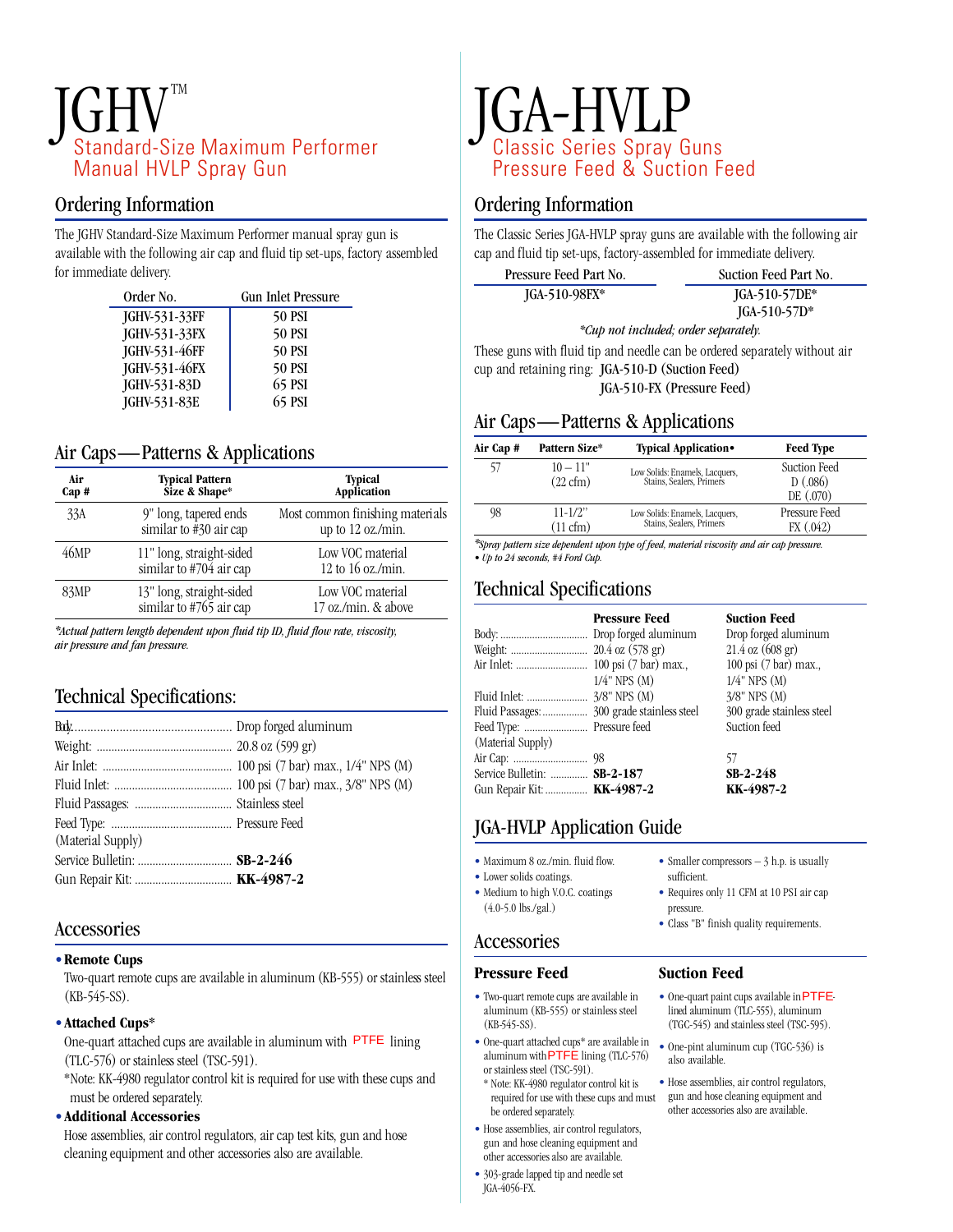# **Refer to Service Bulletin: SB-2-246** JGHV-531 Maximum Performer Spray Gun

#### JGV-463 Packing Assembly





# JGHV Parts List

|                | Inner PTFE Piece<br>Outer U.H.M.W.<br>Poly. Piece<br>$\diamond$ Detail Ref. No 18 - Two piece packing | Fluid Needle<br>+ Tapered edge faces out towards packing nut.<br>2                             | Torque to<br>20-25 ft. lbs<br>3<br>7 |
|----------------|-------------------------------------------------------------------------------------------------------|------------------------------------------------------------------------------------------------|--------------------------------------|
|                | <b>IGHV Parts List</b>                                                                                | 17<br>13∙<br>11•<br>12•<br>$\odot$ $\odot$ $\odot$                                             | 10<br>14•                            |
| Ref.           |                                                                                                       |                                                                                                | <b>Ind. Parts</b>                    |
| No.<br>1       | Model No.<br>MBC-368                                                                                  | <b>Description</b><br><b>Retaining Ring</b>                                                    | Required<br>1                        |
| $\overline{2}$ | See Chart 2                                                                                           | Air Cap                                                                                        | 1                                    |
| 3              | See Chart 1                                                                                           | <b>Fluid Tip</b>                                                                               | 1                                    |
| •4             | JGD-14-K10                                                                                            | Seal (Kit of 10) (Polyethylene)                                                                | 1                                    |
| •5             | SSG-8182-K5                                                                                           | O-Ring (Kit of 5) (Buna-N)                                                                     | 1                                    |
| 6              | See Chart 2                                                                                           | Baffle, Seal and O-Ring Kit                                                                    | 1                                    |
| $\overline{1}$ | MSV-3-K10                                                                                             | Gasket Kit (Kit of 10)                                                                         |                                      |
| 10             | JGA-4044                                                                                              | Fluid Inlet and Nut Kit                                                                        | 1                                    |
| • 11           | JGA-14-K25                                                                                            | Snap Ring (Kit of 25)                                                                          | 1                                    |
| •12            | JGA-15-K25                                                                                            | Washer (Kit of 25)                                                                             | 1                                    |
| • 13           | JGS-26-K25                                                                                            | "U" Cup (Kit of 25)                                                                            | 1                                    |
| • 14           | JGS-431-K25                                                                                           | Air Valve (Kit of 25)                                                                          | 1                                    |
| •15            | MBD-12-K25                                                                                            | Spring (Kit of 25)                                                                             | 1                                    |
| •16            | JGS-72-K10                                                                                            |                                                                                                | 2                                    |
| 17             | JGS-449-1                                                                                             | Gasket (Kit of 10) (PTFE)                                                                      | 1                                    |
|                |                                                                                                       | Air Valve Assembly                                                                             |                                      |
| • 18           | JGV-463-K3                                                                                            | Fld. Needle Packing (Kit of 3)                                                                 | 1                                    |
| 19             | 34411-122-K10                                                                                         | Needle Packing Nut (Kit of 10)                                                                 | 1                                    |
| 22             | JGS-478                                                                                               | Stud & Screw Kit (Kit includes 3 studs, 5 screws)                                              | 1                                    |
| 23             | JGS-477-1                                                                                             | Trigger, Stud and Screw Kit (Kit includes 1 each)                                              | 1                                    |
| 24             | JGA-132                                                                                               | Plug                                                                                           | 1                                    |
| 25             | P-MB-51                                                                                               | Connector 1/4" NPS                                                                             | 1                                    |
| 26             | JGA-497-1                                                                                             | Air Valve Assembly - Horn                                                                      | 1                                    |
| •28            | SSG-8069-K25                                                                                          | 0-Ring Kit (Kit of 25)                                                                         | 1                                    |
| 29             | See Chart 1                                                                                           | <b>Fluid Needle</b>                                                                            | 1                                    |
| •31            | MBD-19-K10                                                                                            | Spring (Kit of 10)                                                                             | 1                                    |
|                | JGS-16                                                                                                |                                                                                                | 1                                    |
| 33             |                                                                                                       | Needle Adjusting Screw                                                                         |                                      |
| 34<br>35       | JGA-4041<br>See Chart 1                                                                               | Bushing, Spring & Knob Kit<br>Lapped Fluid Tip and Needle (Not shown) (incl. Ref. Nos. 3 & 29) | 1<br>1                               |

• A quantity of necessary parts is included in Gun Repair Kit **KK-4987-2** and should be kept on hand for service convenience.

# Chart 2 Air Cap & Baffle Combinations

| No.Stamped on Parts     |               |                       | <b>CFM @ Cap Pressure</b>      |       |       |       |       |               |
|-------------------------|---------------|-----------------------|--------------------------------|-------|-------|-------|-------|---------------|
| l Air Cap<br>l Part No. | <b>Baffle</b> | Ref. No. 2<br>Air Cap | Ref. No. 6<br><b>Baffle</b>    | 2 PSI | 4 PSI | 6 PSI | 8 PSI | <b>10 PSI</b> |
| 33A                     | $33 - 50$     | JGHV-101-33A          | JGHV-450-33-50                 | 8.25  | 11.75 | 14.5  | 16.75 | 18.75         |
| 46MP                    | 46-50         |                       | JGHV-101-46MP   JGHV-450-46-50 | 8.5   | 13.0  | 16.5  | 19.75 | 22.5          |
| 83MP                    | 83-65         |                       | JGHV-101-83MP  JGHV-450-83-65  | 10.0  | 15.5  | 19.5  | 23.0  | 26.0          |

# Chart 1 Fluid Tips (Nozzles) and Needles

| STANDARD FLUID TIPS & NEEDLES - MATCHED SETS<br>(400 GR. S.S. TIP/303 S.S. NEEDLE)                                   |                                                                                                    |                                                                                                    |  |  |
|----------------------------------------------------------------------------------------------------------------------|----------------------------------------------------------------------------------------------------|----------------------------------------------------------------------------------------------------|--|--|
| If this is No. on<br>Fluid Tip I.D.<br><b>Matched Fluid Tip</b><br>Inches (mm)<br>Tip, Order  —<br>& Needle Assembly |                                                                                                    |                                                                                                    |  |  |
| AV-2115-FX<br>AV-2115-FF<br>AV-2120-FX*<br>AV-2120-FF*<br>AV-2120-E**<br>AV-2120-D**                                 | .042<br>(1.1)<br>.055<br>(1.4)<br>(1.1)<br>.042<br>.055<br>(1.4)<br>.070<br>(1.8)<br>.086<br>(2.2) | JGA-4040-FX<br>JGA-4040-FF<br>JGA-4045-FX*<br>JGA-4045-FF*<br>JGA-4045-E**<br>$JGA-4045-D***$      |  |  |
| OPTIONAL FLUID TIPS AND NEEDLES - MATCHED SETS<br>(303 GR. S.S. AND U.H.M.W. POLY)                                   |                                                                                                    |                                                                                                    |  |  |
| AV-4915-FX<br>AV-4915-FF<br>AV-4920-FX*<br>AV-4920-FF*<br>AV-4920-E**<br>AV-4920-D**                                 | .042<br>(1.1)<br>.055<br>(1.4)<br>.042<br>(1.1)<br>.055<br>(1.4)<br>.070<br>(1.8)<br>.086<br>(2.2) | JGA-4056-FX<br>JGA-4056-FF<br>$JGA-4051-FX*$<br>JGA-4051-FF*<br>$JGA-4051-E***$<br>$JGA-4051-D***$ |  |  |

\*For use with 46MP air cap. \*\*For use with 83MP air cap.

**Note:** Do not use AV-1 gasket with this spray gun.